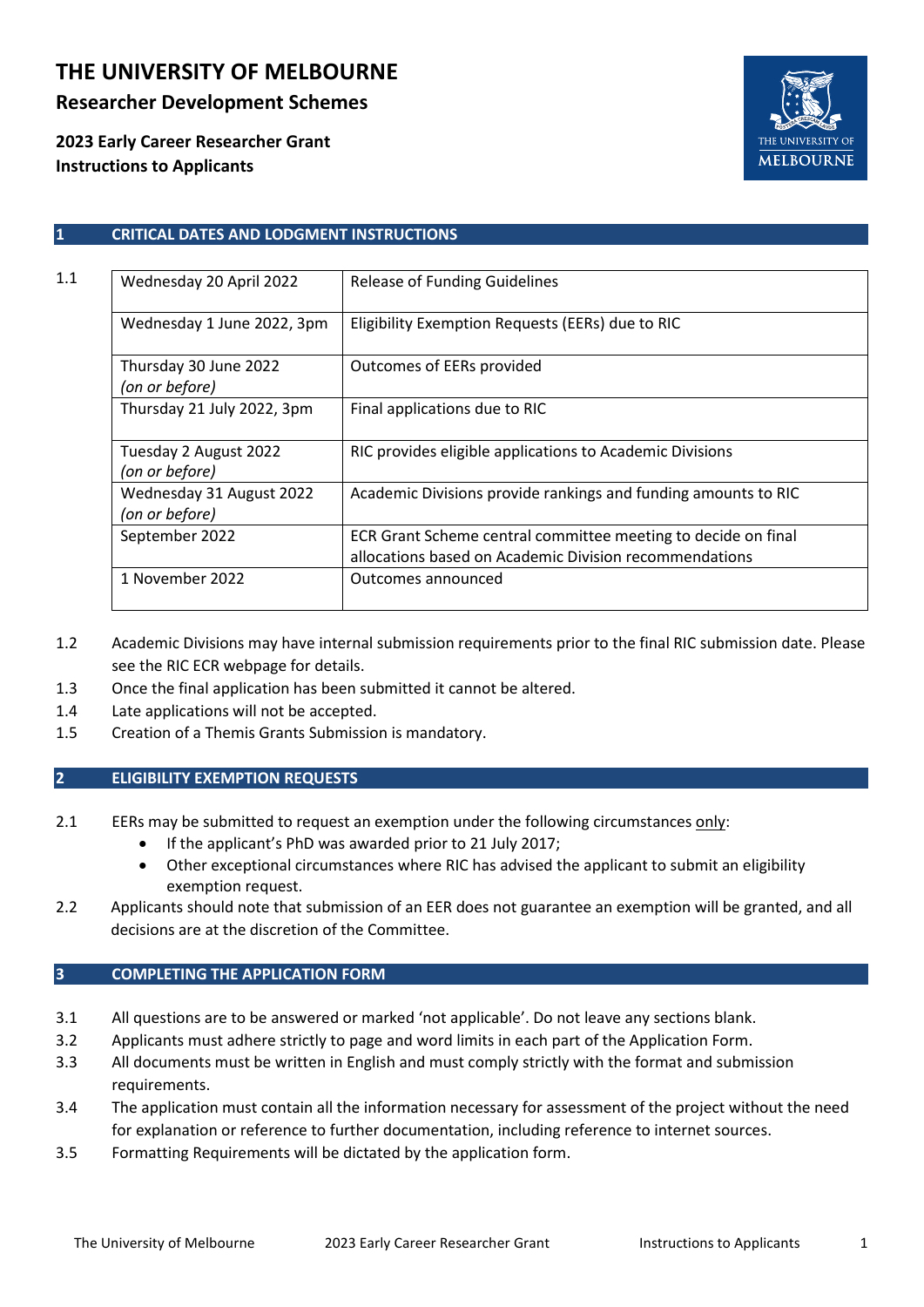If applicants are concerned that they may have an eligibility issue, they should in the first instance contact their Academic Division ECR administrator for advice. If eligibility cannot be confirmed, they should contact RIC via [res](mailto:res-devschemes@unimelb.edu.au)[devschemes@unimelb.edu.au,](mailto:res-devschemes@unimelb.edu.au) who will advise whether they are eligible, or direct to the EER process if applicable.

### **Department Certification**

Please provide your Head of School/Department with a PDF copy of your application and request that they complete the certification form [\(available from the website\)](https://sites.research.unimelb.edu.au/research-funding/internal/ecr). If you have indicated you are on a Research-Only appointment, please additionally have your supervisor sign the form where indicated. Attach the signed HoD Certification as a PDF to your SmartyGrants application.

### **PhD Award Date**

Provide PhD award date and details of your current appointment. The award of the PhD is defined as the date of the official notification letter or, for those awarded PhDs where the institution does not supply such letters, the date that the applicant has completed all the required steps to be eligible to graduate with a PhD. Submission of a PhD for examination is not an indication that all steps have been completed.

### **Appointment Details**

Please indicate which type of employment you currently have (or will have between 1 Jan 2023 and 31 December 2023, if awarded).

#### **Host**

You will also need to indicate whether the ECR grant, if awarded, would be hosted within the University of Melbourne or if you are applying through a position at an eligible affiliated institute (the Florey Institute of Neuroscience and Mental Health; the Peter MacCallum Cancer Centre; the Bionics Institute of Australia; the Baker Heart and Diabetes Institute; or the Melbourne Business School).

If you are unsure which option to select, please contact your academic division contact in the first instance, then you can email [res-devschemes@unimelb.edu.au](mailto:res-devschemes@unimelb.edu.au) for further clarification.

### **Prior Funding**

| I have been the Lead CI or Fellow on an NHMRC or ARC grant.                                                                                                                                                                                                                       | Not eligible                                                                                                                                                                                       |  |  |
|-----------------------------------------------------------------------------------------------------------------------------------------------------------------------------------------------------------------------------------------------------------------------------------|----------------------------------------------------------------------------------------------------------------------------------------------------------------------------------------------------|--|--|
| I have received prior funding for non-research costs only<br>(salary-only and travel-only)                                                                                                                                                                                        | Eligible and cannot affect how your<br>Academic Division ranks your application                                                                                                                    |  |  |
| I have previously held a consultancy that was not obtained<br>through a competitive process (i.e. a proposal, similar to a grant<br>application).                                                                                                                                 | Eligible and cannot affect how your<br>Academic Division ranks your application                                                                                                                    |  |  |
| I have received some prior funding for research costs through a<br>competitive (i.e. grant application) process<br>Non-ARC/NHMRC<br>ARC/NHMRC, but not a Lead CI or Fellow<br>Any other domestic or international competitive grant<br>or fellowship that included research costs | Eligible, however your Academic Division<br>may consider your previous<br>funding/opportunity and factor this in to<br>how your application is ranked against<br>others in your Academic Division. |  |  |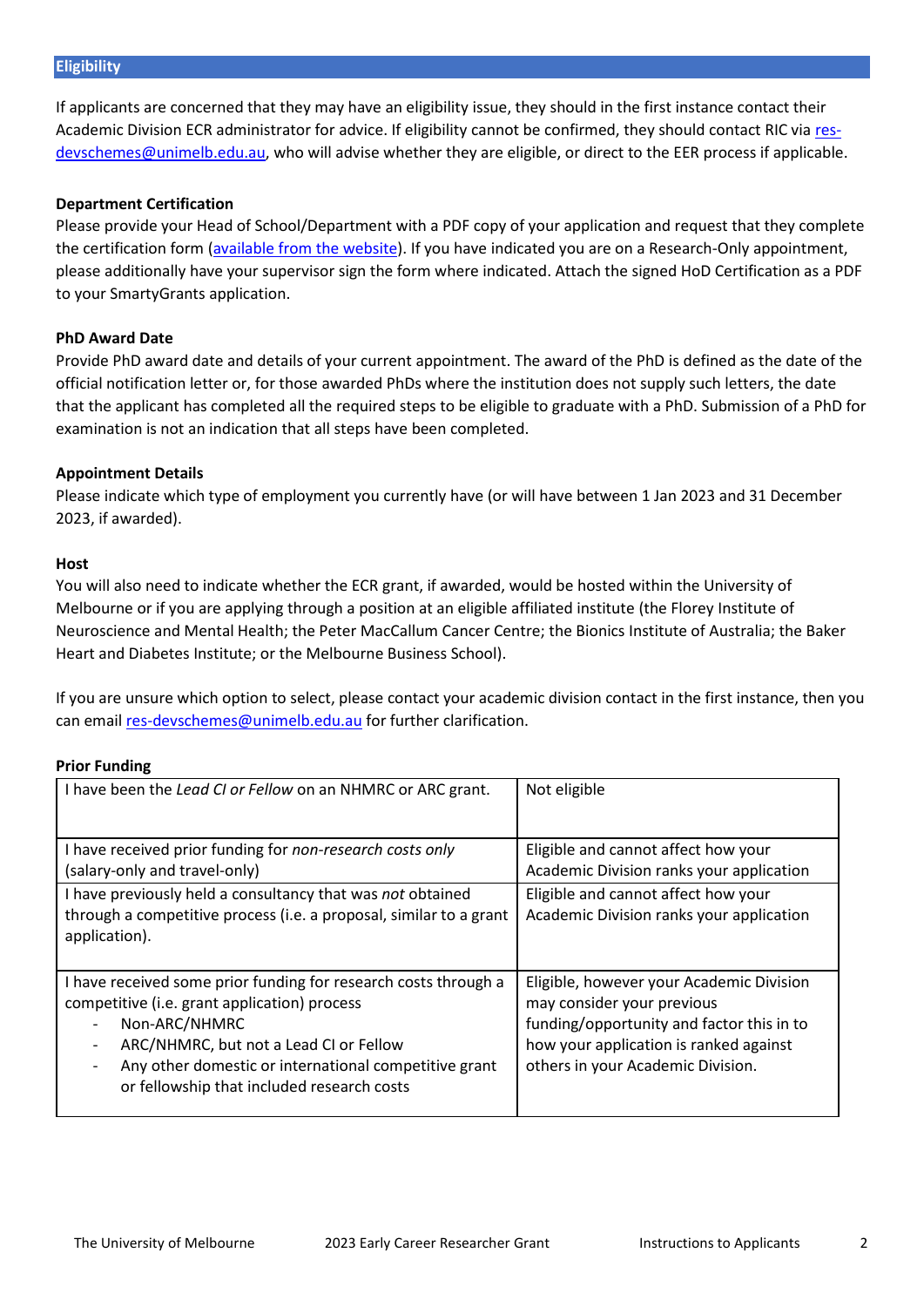#### **A1.** Contact and personal details

#### **A2.** Applicant Location

If your ECR Grant, if awarded, would be hosted in a school or department of the University of Melbourne, the following two questions will appear:

**A2.i.** Please select your Academic Division from the list.

**A2.ii.** Please select your School, Department or Centre from the list. Some selections will populate additional questions to determine your exact UoM budget unit.

If you previously indicated that the grant, if awarded, would be hosted in an eligible affiliated institution, this question will appear:

**A2.iii.** Please select the affiliate institute proposing to host the grant.

#### **A3.** Appointment Details

**A3.i.** This is the start date of your UoM employment. If you have had multiple appointments at UoM, please use the start date of your first appointment.

**A3.i.** End of current appointment (if not continuing)

**A3.iii.** Appointment type: continuing (permanent), continuing (research-contingent), fixed-term contract, or casual. Casual employees are not normally eligible for the ECR scheme, unless their Head of Department certifies via the Certification Form that, if successful, the applicant will be on a fixed-term or continuing appointment from 1 Jan 2023-31 December 2023.

**A3.iv.** Appointment level: This is the salary band under which you are employed, e.g. Level A6. **A3.v.** Appointment duties: Please indicate whether you are employed in a research-only, teaching and research, or teaching-only (teaching specialist) role.

**A3.vi.** Please enter your appointment's FTE (Full-time equivalent) e.g. Full-time = 1FTE, 4 days a week = 80% FTE, etc.

**A4.** Research Only Applicants – only applicable to applicants who selected 'Research Only' at A3

**A4.i.** Please include the details of the research project/s on which you are employed. If you are employed on more than one project, you can click 'add more' to repeat this section.

**A4.ii.** Please briefly summarise the research project(s) you are employed on.

**A4.iii.** In this section, RO staff must explain how their time commitment to this project can be made within their current workload and their conditions of employment (including any restrictions specified by an external funding body). RO staff must describe how their proposed ECR project is distinct from your current research project. Please note that ECR funding cannot be used to 'top-up' an existing grant. Applications requesting funds that duplicate or supplement another internal grant, external grant or research contract will be excluded from consideration.

#### **Part B: Project Summary and Funding Plan**

**B1.** Project Summary

**B1.i.** Provide a short descriptive title of no more than 10 words.

**B1.ii.** It is important that the 100-word summary be written for an intelligent lay reader, as this is one of the first pieces of information used by committees to gauge the overall significance of the research project. The Project Summary may also be used in official University of Melbourne publications and reports to demonstrate the research profile of the University and satisfy both internal and external performance evaluation requirements.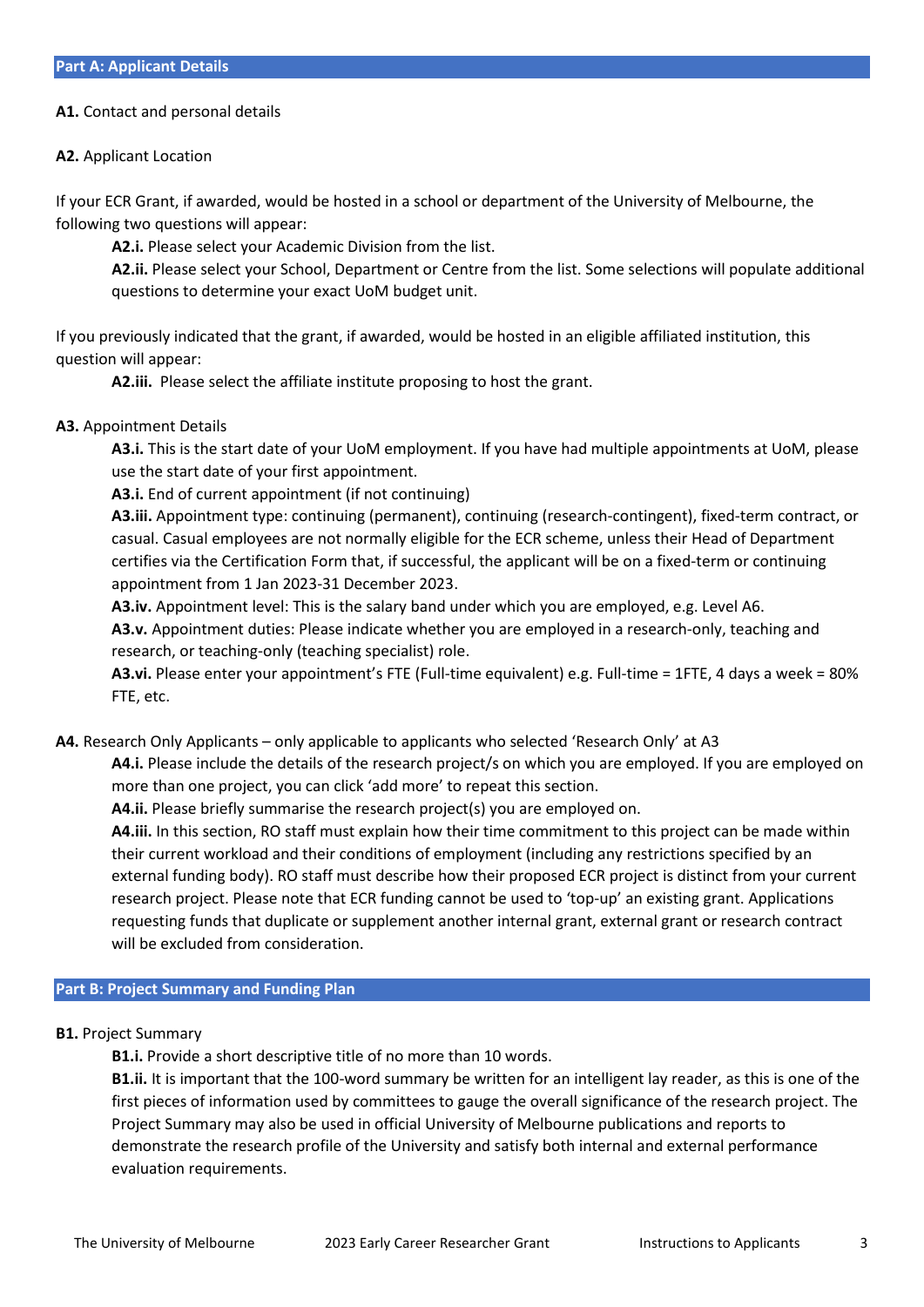### **B2.** Funding Plan

**B2.i.** Please explain how the project will contribute to your research career development, enhance competitiveness in securing future external research funding and foster future collaborations outside of their current research group. This should include plans to attract future funding

**B2.ii.** Here you can specify funding bodies, schemes, potential academic collaborators, rounds for future applications, and fellowship requests if applicable. Future funding opportunities can also include industry bodies, government bodies, NGOs and philanthropic organisations. To add multiple entries, click 'add more' and the section will be repeated.

### **Part C: Proposed Budget**

*You are expected to provide a detailed budget and budget justification.*

### **C1. Budget**

Applicants should only request items that are essential for the completion of the project. Only include items that you want funded under the scheme. Do not include any items being supplied from other sources.

- Please do not alter the 'Budget Category' column as these headings are mandatory.
- Leave line blank if you are not requesting items in a particular category.
- List individual budget items for each category in the central column, with their individual costs.
- Enter the overall cost for that category in the third column.
- Only list items and their relevant details and costs. You can leave justifications to your project description.
- All costs should be listed excluding GST.

### **Budget items not supported**

Funds will not be provided for the following purposes:

- Chief Investigator salaries and/or on-costs.
- Fees for international students or Higher Education Contribution Scheme (HECS) or Higher Education Loan Program (HELP) liabilities;
- Staff seeking funding for their own postgraduate studies;
- Costs not directly related to research or the project;
- Funds that duplicate or supplement another current internal University grant, external grant or research contract;
- Non-specialist equipment available readily to University staff through Academic Divisions, such as desktop computers or laptops;
- Salaries for research collaborator(s). This does not include salaries for research support staff or technical support staff.
- Article Processing Charges (APC—sometimes called open access fees) to make a work openly accessible where the University already has an institutional subscription to the journal (hybrid journals). Researchers who wish to publish in subscription journals can make their work openly accessible through the deposit of a copy of their work in the institutional repository, [Minerva Access.](https://minerva-access.unimelb.edu.au/) Applicants should contact their [local](https://library.unimelb.edu.au/liaison)  [liaison librarians](https://library.unimelb.edu.au/liaison) for further advice;
- Society membership fees.

| $-$                    |                                                           |                                         |  |  |  |  |
|------------------------|-----------------------------------------------------------|-----------------------------------------|--|--|--|--|
| <b>Budget Category</b> | Items requested (include individual costs)                | <b>Amount Requested</b><br>for Category |  |  |  |  |
| Personnel              | Laboratory assistant HEW 5.1, 0.4FTE for 1 year: \$36,899 | \$36,899                                |  |  |  |  |
| Relief from            | Marking for Course $X - X$ hrs: \$400                     | \$600                                   |  |  |  |  |
| teaching/other duties  | Marking for Course $Y - Y$ hrs: \$200                     |                                         |  |  |  |  |

### **Example Budget**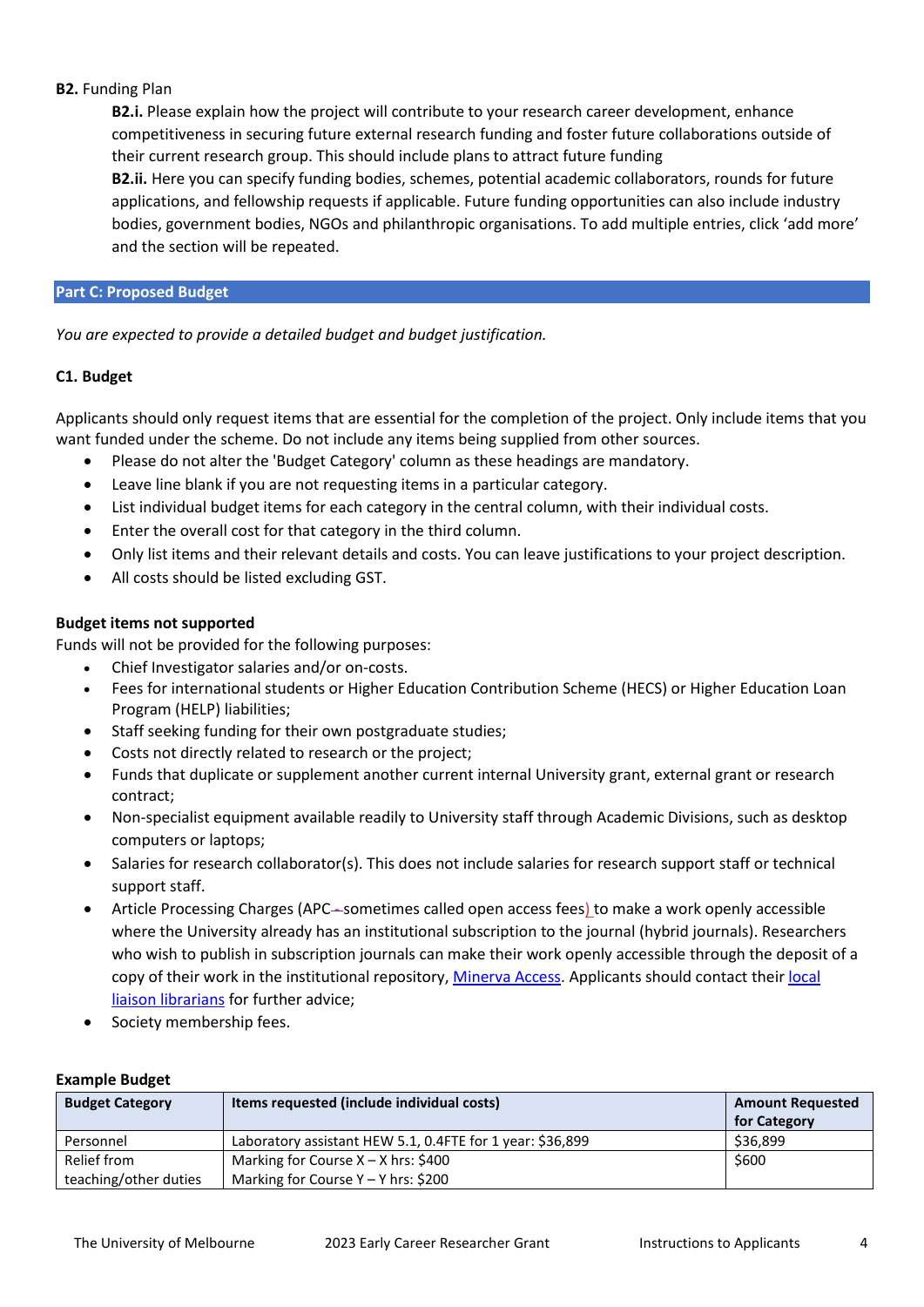| Equipment                                                              | 2x Audio tape recorders: \$300             | \$300  |
|------------------------------------------------------------------------|--------------------------------------------|--------|
| Maintenance                                                            | Lab consumables: \$200                     | \$200  |
| <b>Travel</b><br>Conference X airfare (Melbourne-China return): \$1300 |                                            | \$1800 |
|                                                                        | Conference X accommodation (5 days): \$500 |        |
| Other                                                                  | N/A                                        | \$0    |

*Total Amount Requested: \$39,799* 

The Total Amount Requested is automatically calculated from the 'Amount Requested for Category' totals column. For applications from the Humanities and Social Sciences, a minimum of \$5000 and a maximum of \$25,000 may be requested. For applications in STEMM fields, a minimum of \$5000 and a maximum of \$40,000 may be requested.

### **Budget Categories**

### **Personnel**

Salaries will not be awarded for Chief Investigators.

Requests for personnel should include:

- The official designation and level of the position (e.g. Laboratory technical assistant HEW 5.1);
- The Full-Time Equivalent fraction for part-time staff (e.g. 2 days per week is 0.40 FTE);
- The total number of hours and the hourly rate for casual staff;
- Enterprise Bargaining increases and on-costs.

All requests for Research Assistants must be well justified in the Project Description. Applicants should clearly demonstrate a distinct divide between the activities of the Chief Investigator (applicant) and those of the Research Assistant, with appropriate levels of complexity for each. The tasks of the Research Assistants must be included in the budget justification and should be clear to the selection committee.

All applicants requesting personnel must use the Research Costing and Pricing tool available at: <https://gateway.research.unimelb.edu.au/resources/contracts/preparing/costing-pricing-support>

### **Relief from teaching/other duties**

Requests for support to relieve a staff member of teaching and/or other duties should be specified in the application and will be considered where it is argued that this is essential for the research work and the successful outcome of the project. Final decisions regarding teaching relief are dependent on approval by the relevant Associate Dean (Research) in conjunction with the applicant's Head of Department/School. There is no set rate for requests to provide relief from teaching or other duties. The amount requested should be determined in consultation with the Head of Department/School and Department/School Manager, based upon the specific tasks for which relief is required (e.g. lecturing, marking, student consultation) and the time involved.

### **Equipment**

Researchers should plan to use existing equipment wherever possible. Applicants should not request funds for standard-issue items, such as a computer for a Research Assistant. Where similar items of equipment are available at the University of Melbourne, applicants should include in their justification an explanation of why existing equipment is not being used. Only items of equipment considered essential for the project should be included and must be justified. Other items will not be funded. Indicate the cost of equipment, including installation, and the names of the manufacturer and supplier. The cost of equipment and installation should not be estimated but should be based on the latest prices that can be obtained from the supplier. Do not attach quotes to the application.

### **Maintenance**

Maintenance includes:

- Consumables (major headings only);
- Sets of printed material and microfilm;
- Computing (other than funds requested for the purchase of computing equipment or the hire of personnel for data preparation or programming which must be included under 'Equipment', 'Personnel'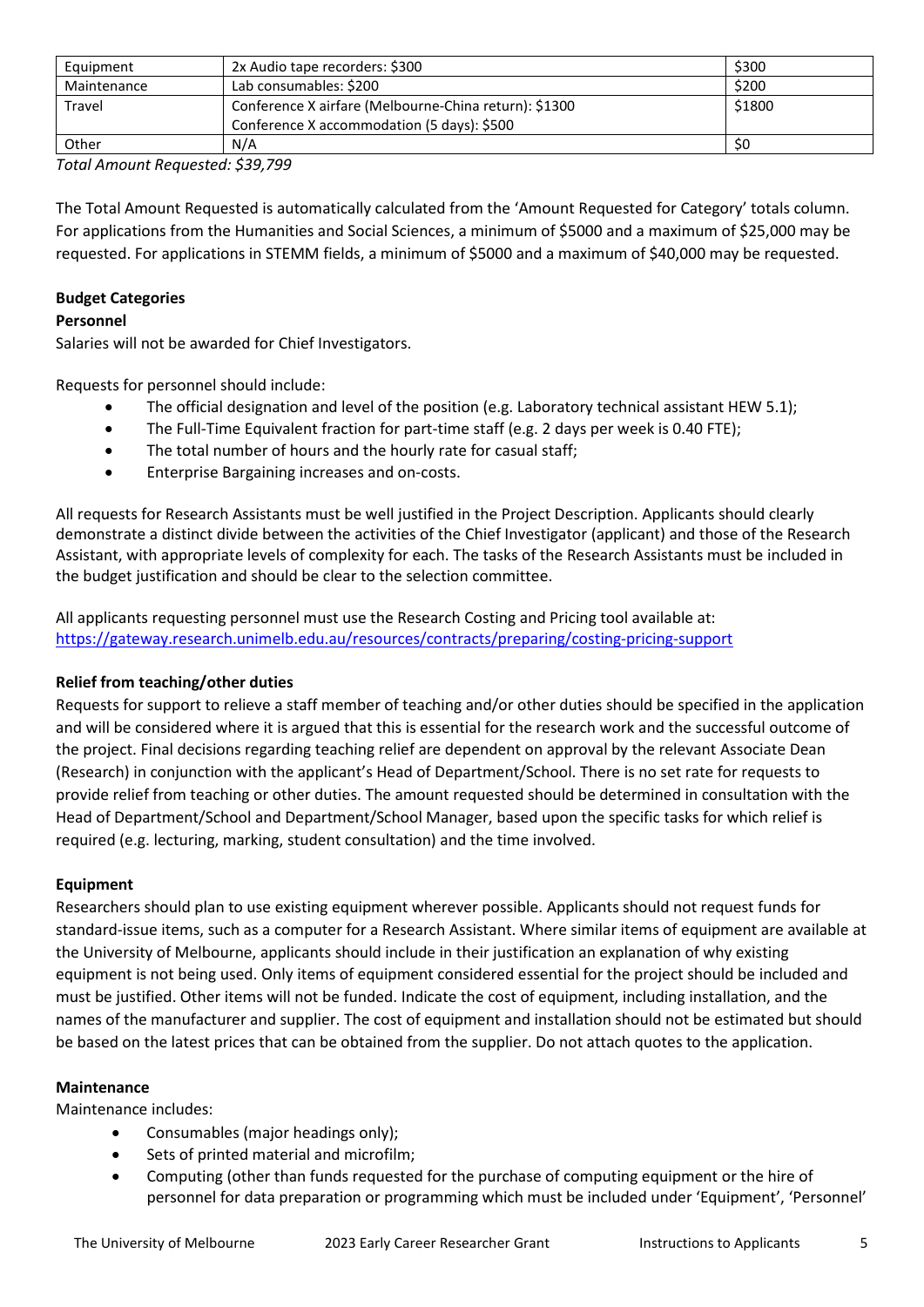or 'Other', as appropriate). Any requests for funds for programming, preparation and storage of data or the hire of external computer time must be fully justified.

Estimate the prices that will apply at the time of purchase.

### **Travel**

Travel funds may be provided for fieldwork and related expenses/allowances; for visits to and/or use of libraries, and/or the facilities of laboratories nationally, or internationally.

Applicants may request funds to pay for travel to, and attendance at, conferences or workshops but it is expected that this funding would generally be provided from other sources. **Requests for** t**his expenditure must be necessary for the conduct of the project and clearly justified**.

Applicants should provide reasonable costs for all travel, including fares, accommodation and meals that would be above normal expenditure if in Melbourne. Travel (e.g. flights) should be separately itemised from accommodation. Travel destinations should be clearly marked (e.g. Melbourne to Sydney). Estimates can be used, but should be based on the most likely destinations for travel Applicants may wish to use the [Australian Tax Office's](https://www.ato.gov.au/law/view/document?DocID=TXD/TD201719/NAT/ATO/00001) determinations concerning reasonable travel expenses. Requests which exceed the recommended ATO allowances are unlikely to be funded except in justified exceptional circumstances i.e. the applicant has a mobility condition requiring additional travel support.

*Applicants must ensure that the budget for travel expenses is modest and reasonable. The committee reserves the right to award less funding than is requested where the budget is deemed to be unreasonable.*

Any other eligible cost items should be included here. This will often include services contracted from other organisations (e.g. consultation fees, purchasing data, training costs). It may also include costs for items that do not appropriately fit under the other headings (e.g. workshop services, mailing surveys).

### **Other**

Any other eligible cost items should be included here. This will often include services contracted from other organisations (e.g. consultation fees, purchasing data, training costs). It may also include costs for items that do not appropriately fit under the other headings (e.g. workshop services, mailing surveys). Reasonable costs associated with publication of project outputs (not including open access charges as detailed on p. 3) can also be included here but should be proportionate to the overall project expenditure and with a robust justification in Part E.

### **C2. Justification of the Budget**

Explain why each item listed is essential for the project; do not simply restate information that is already provided in the budget. For example, it is not enough to say in the justification that a senior research assistant costs \$X per annum, as this should already be shown in the budget. Justification of the claim should state why an item is required. The same level of explanation is required for all items. For example, if a full-time senior research assistant is requested:

- Why can't this work be done without a research assistant?
- Why are they needed full-time as opposed to part-time or casual appointments?
- Why is the experience of a senior research assistant, rather than a more junior assistant required?

### **Part D: Research Support**

The Early Career Grant Program gives preference is given to applicants who have not previously received significant competitively awarded funding for research costs.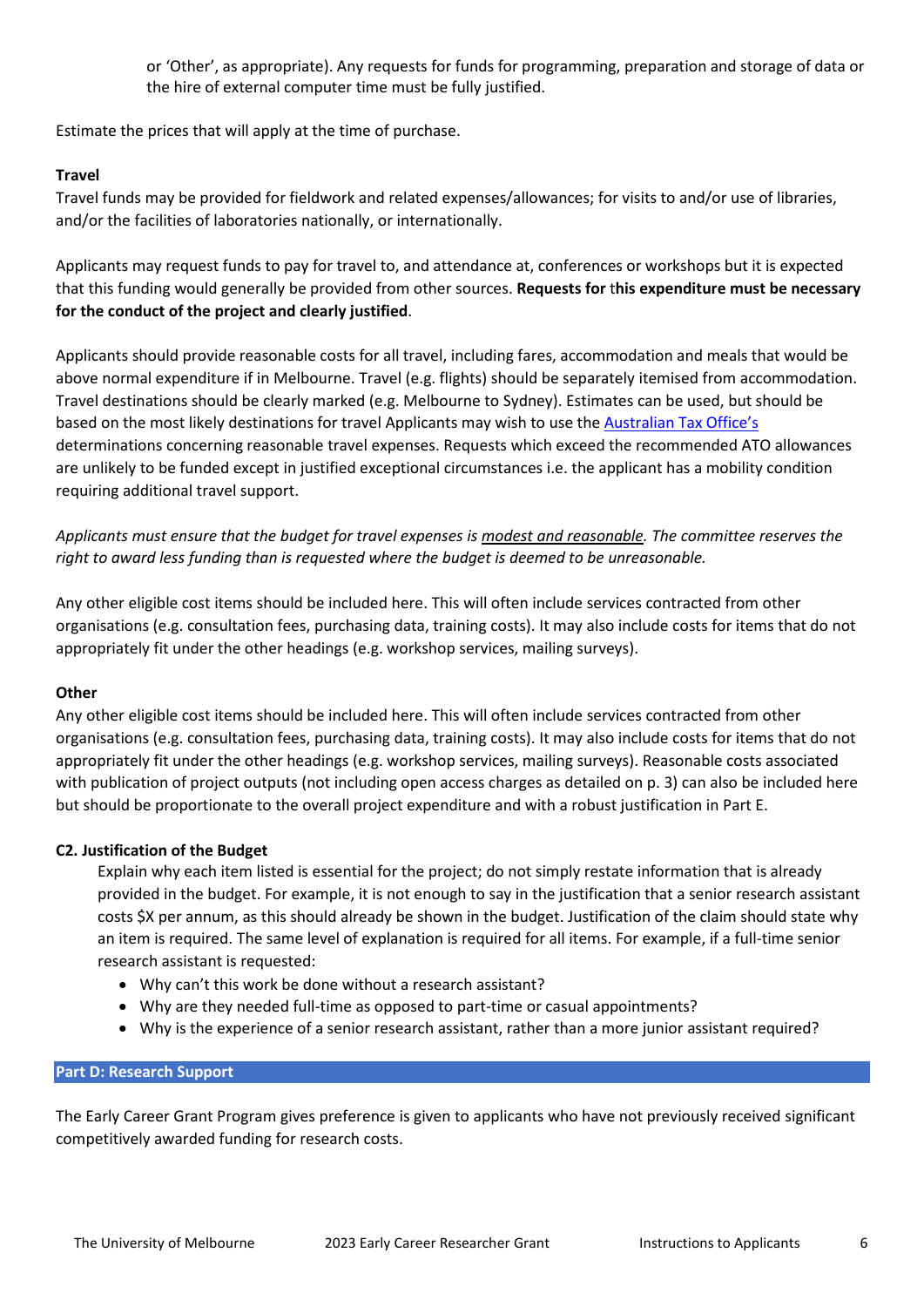**D1.** Please provide details of all research funding (ARC, NHMRC and other agencies in Australia and overseas, including internal grants) you currently hold, or have submitted a request for and are awaiting the outcome. Please only include projects in which you are a named Chief Investigator. List all projects/proposals/ fellowships awarded or submitted funding requests involving the applicant.

### **Funding Support Table Example**

| <b>Funding Description</b>         | Same Research<br>Area | <b>Support Status</b> | 2021<br>('000) | 2022<br>(000) | 2023<br>('000) | 2024<br>('000) |
|------------------------------------|-----------------------|-----------------------|----------------|---------------|----------------|----------------|
|                                    |                       |                       |                |               |                |                |
| Dr A Example, Proposal Title,      | Yes                   | Requested             |                | 25            |                |                |
| UoM, ECR, ID: ECR001, CIA,         |                       |                       |                |               |                |                |
| $0.4$ FTE.                         |                       |                       |                |               |                |                |
| Prof B Exempli & Dr A Example,     | No                    | Current               |                |               |                |                |
| Project Title, Seed Funding Grant, |                       |                       |                |               |                |                |
| ID: 123456, CIC, 0.2FTE.           |                       |                       |                |               |                |                |

Please provide details of all research income you have received or requested (ARC, NHMRC, other agencies in Australia and overseas, including internal grants,) for the years 2021 to 2024 inclusive. This should include research contracts with government agencies/departments and industry. List all projects/proposals/fellowships awarded or requests submitted for funding involving the Chief Investigator on this ECR application. Please list this ECR application first in the table.

Please note that this should only include funding awarded or funding requests submitted where you (i.e. the researcher applying to this ECR scheme) are a named Investigator or Fellow. Add more rows as necessary.

**D2.** Please provide the total amount of research funding (excluding salary-only/travel-only awards) that you have received as a named investigator on a project. This does not include projects where you have been an RA or other staff member.

### **Part E: Project Description**

The question fields in the application form do not have word limits, however the whole of Part E should not exceed ten pages in the final PDF (including all headings and references). You can generate a PDF at any time to check the length.

Please provide a description of the project proposed. The information provided under each heading is indicative and is not meant to be prescriptive, nor is it an exhaustive guide to all of the issues that might be relevant to the project proposed. It is recognised that different academic disciplines may take different approaches to completing this section. Project Descriptions must be prepared using the following headings:

### **E1. Aims, Significance and Expected Outcomes**

This might include but is not restricted to: an appreciation of progress in the field of the proposal, the relation of your work to the field in general and reference to the very best Australian and international research, how the research project aligns with both Academic Division and University strategic priorities. A full literature review is not required, but there should be enough information to show that the applicant is fully conversant with the field, the importance of the research, the degree of innovation involved in the project and the role of this grant in developing the applicant's research. *This section should also include the likelihood that the research will lead to:*

- A real conceptual advance;
- An important discovery, innovation or solution of an important practical problem;
- A contribution of economic or social benefit to Australia;
- On-going research collaboration with an external government organisation or industry.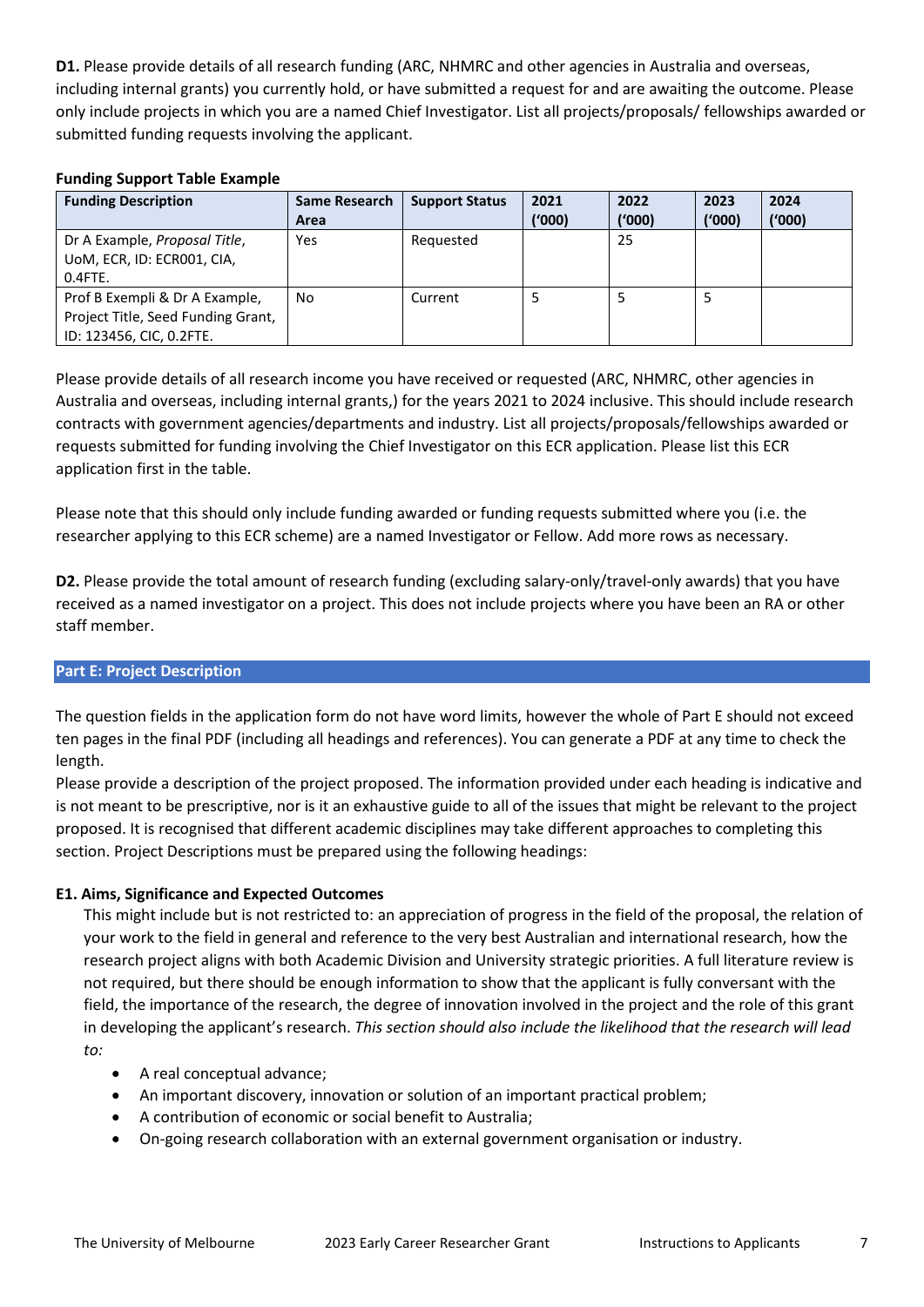### **E2. Research Plan, Methods, Techniques and Proposed Timing**

Items that might be included are a clear indication of the scope and limitations of the project, a timetable showing the achievement of key stages in the project and where appropriate, the experimental design.

### **E3. Role of the Chief Investigator, Staff, and Students**

E3.i. Describe the proposed contribution of the Chief Investigator and any internal collaborators to the project, provide an explanation of each researcher's skills, training and experience relevant to the project, and details of the role of other participants not included in the budget request (i.e. associate investigators, technical, research or other staff, postgraduate students etc.) and their level of input. Applicants should indicate here where their project might draw on expertise, support or mentoring from more senior colleagues.

### **E4**. **External Collaborators**

Collaboration with parties external to the University of Melbourne is not a requirement of this program, however, please not that if you wish to collaborate with anyone from another organisation, please list them in this section separately, adding a new section for each entry and answering the sub questions.

### **E5. References**

Provide a list of all the references that are cited in the Project Description. All references that are cited must be listed and all listed references must be cited. Applicants should format their reference list in a manner that is typical of their field of research (e.g. using the 'cited reference' format set out by a journal in their field).

### **Part F: Research Opportunity and Performance Evidence**

### **F1. Career Interruptions**

Applicants who have had a career disruption (e.g. acute or chronic illness, child bearing, child rearing or primary responsibility for the sustained care of a dependent family member) should provide a Career Interruption statement. Please summarise any career interruptions and explain the impact on your research outputs/career trajectory. Applicants whose research or research activity has been seriously constrained by the COVID19 pandemic may also document this for consideration by the eligibility subcommittee. Applicants who have experienced career interruption can provide additional research outputs beyond the 5-year limit in accordance with the time frame of the interruption experienced.

Applicants completing this section should also include a calculation of their full-time equivalent (FTE) research metrics. Please see an example as a way to calculate this, as follows:

Maternity leave for 12 months (effective FTE = 0 years) Part time (0.5FTE) working status for 12 months (effective FTE = 0.5 years) Full-time status for 3 years (effective FTE = 3 years)

*Therefore, in the past 5 years I have worked the equivalent of 3.5 FTE years, I have therefore included 1.5 more years' additional research outputs.*

### **F2. Curriculum Vitae and Research Outputs List**

The CV will be written directly into the application form. The CV should be no longer than 3 pages in the final generated PDF, excluding publications (you can generate the PDF at any time to check length). If you have calculated career interruptions above (see example), you can include additional research outputs to equal 5 years' worth of outputs.

### **F3. Research Outputs**

**F3.i.** Please provide a brief summary (no more than 100 words) describing the common publishing practices in your field, particularly concerning how your field assesses research and publication quality. Examples may